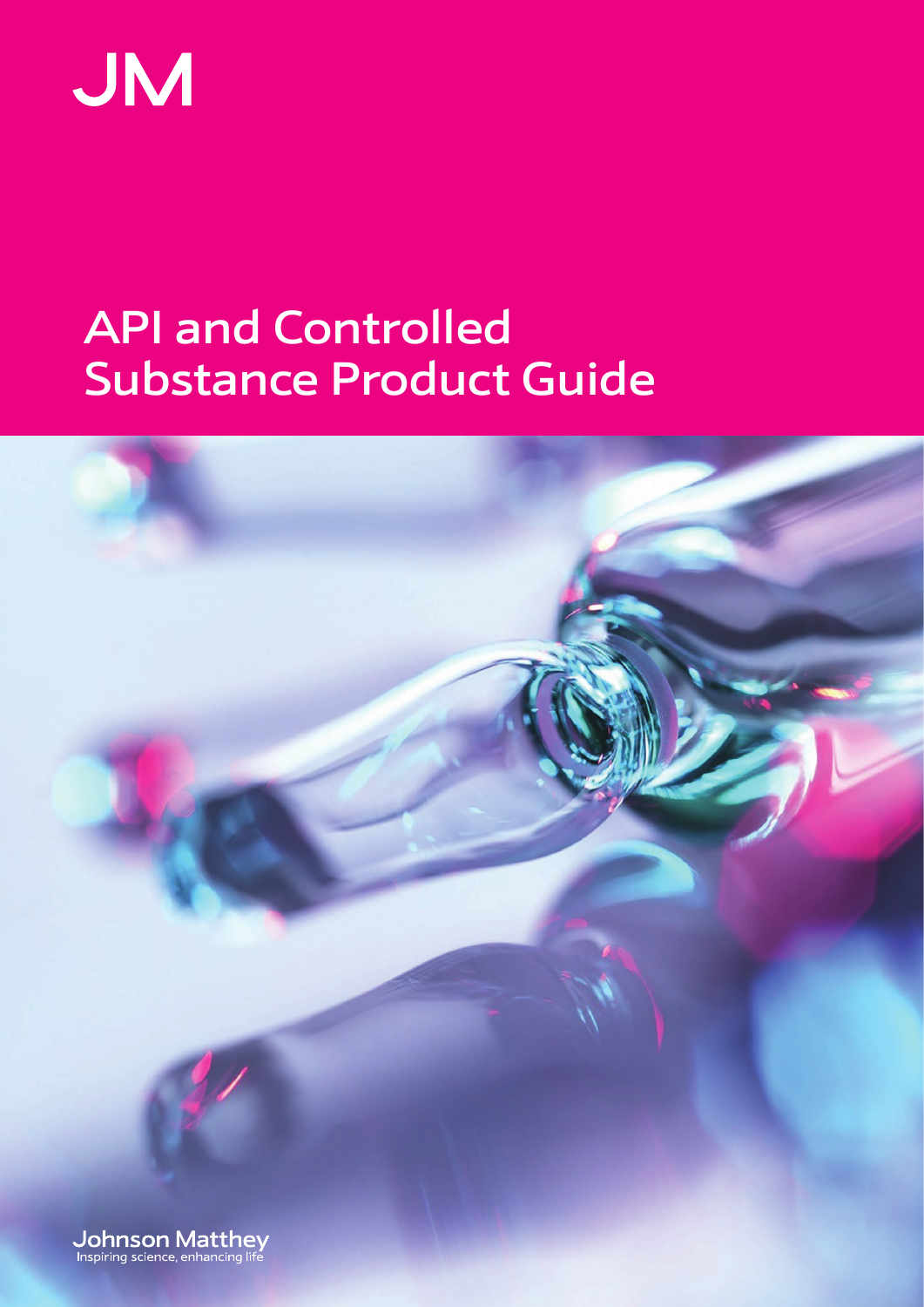## **JM**

Johnson Matthey has spent 200 years building an extensive range of opiates and controlled substances. Our heritage includes Macfarlan Smith Ltd, the world's leading manufacturer of opiate alkaloids. Additionally we specialise in other areas such as cannabinoids and synthetic stimulants. Our extensive experience in handling controlled substances gives us significant understanding of the critical issues surrounding these areas, as well as an excellent relationship with the relevant governing agencies such as the US Drug Enforcement Agency.

Our Controlled Substance and API Portfolio is supported by a global network of GMP facilities: West Deptford, NJ; Devens, MA; North Andover, MA; Edinburgh, UK and Annan, UK.



| <b>Controlled Substances</b>     | <b>Regulatory Documentation</b>                | <b>CAS</b> number |
|----------------------------------|------------------------------------------------|-------------------|
| Alfentanil HCl                   | CEP / USDMF / RoW DMF                          | 70879-28-6        |
| Amphetamine Aspartate            | USDMF / Canada DMF                             | 25333-81-7        |
| Amphetamine Sulfate              | USDMF / Canada DMF                             | $60 - 13 - 9$     |
| <b>Buprenorphine Base</b>        | CEP / USDMF / RoW DMF                          | 52485-79-7        |
| Buprenorphine HCl                | CEP / USDMF / RoW DMF                          | 53152-21-9        |
| Calcium Oxybate                  | Please contact your Account Manager            | 82316-97-0        |
| Cannabidiol                      | <b>USDMF</b>                                   | 13956-29-1        |
| Cocaine HCI                      | CEP / Japan                                    | $53 - 21 - 4$     |
| Codeine Monohydrate              | CEP / USDMF / European ASMF                    | 6059-47-8         |
| Codeine Phosphate                | CEP / USDMF / RoW DMF                          | 41444-62-6        |
| Dexmethylphenidate HCl           | USDMF / RoW DMF                                | 19262-68-1        |
| Dextroamphetamine Saccharate     | USDMF / Canada DMF                             | $51 - 64 - 9$     |
| Dextroamphetamine Sulfate        | USDMF / Canada DMF                             | $51 - 63 - 8$     |
| Diamorphine Base                 | European ASMF                                  | 561-27-3          |
| Diamorphine HCl                  | European ASMF                                  | 1502-95-0         |
| Difenoxin HCl                    | <b>USDMF</b>                                   | 28782-42-5        |
| Dihydrocodeine Hydrogen Tartrate | CEP / RoW DMF / China DMF                      | 5965-13-9         |
| Diphenoxylate HCl                | <b>USDMF</b>                                   | 3810-80-8         |
| Fentanyl Base                    | CEP / USDMF / RoW DMF                          | 437-38-7          |
| Fentanyl Citrate                 | CEP / USDMF / RoW DMF                          | 990-73-8          |
| Fentanyl HCl                     | USDMF / CEP                                    | 1443-54-5         |
| Hydrocodone Bitartrate           | <b>USDMF</b>                                   | 34195-34-1        |
| Hydromorphone HCl                | CEP / USDMF / RoW DMF                          | $71 - 68 - 1$     |
| Lisdexamfetamine Dimesylate      | <b>USDMF</b>                                   | 608137-33-3       |
| Magnesium Oxybate                | Please contact your Account Manager            | 82316-98-1        |
| Methamphetamine HCl              | <b>USDMF</b>                                   | $51 - 57 - 0$     |
| Methylphenidate Base             | <b>USDMF</b>                                   | $113 - 45 - 1$    |
| Methylphenidate HCl              | CEP / USDMF / RoW DMF / Japan                  | 298-59-9          |
| Morphine HCl                     | CEP / RoW DMF                                  | 6055-06-7         |
| Morphine Sulfate                 | CEP / USDMF / RoW DMF                          | $6211 - 15 - 0$   |
| Nabilone                         | Canada DMF                                     | 51022-71-0        |
| Opium Tincture                   | Technical Package Only                         | 8008-60-4         |
| Oxycodone Base                   | <b>USDMF</b>                                   | 76-42-6           |
| Oxycodone HCl                    | CEP / USDMF / RoW DMF / China DMF / Korean DMF | 124-90-3          |
| Oxymorphone HCl                  | <b>USDMF</b>                                   | 357-07-3          |
| Potassium Oxybate                | Please contact your Account Manager            | 57769-01-4        |
| Remifentanil HCl                 | USDMF / RoW DMF / Korean DMF                   | 132539-07-2       |
| Sodium Oxybate                   | <b>USDMF</b>                                   | $502 - 85 - 2$    |
| Sufentanil Base                  | USDMF / CEP                                    | 56030-54-7        |
| Sufentanil Citrate               | CEP / USDMF / RoW DMF                          | 60561-17-3        |
| THC in Ethanol                   | <b>USDMF</b>                                   | 1972-08-3         |
| THC in Sesame Oil/Dronabinol     | <b>USDMF</b>                                   | 1972-08-3         |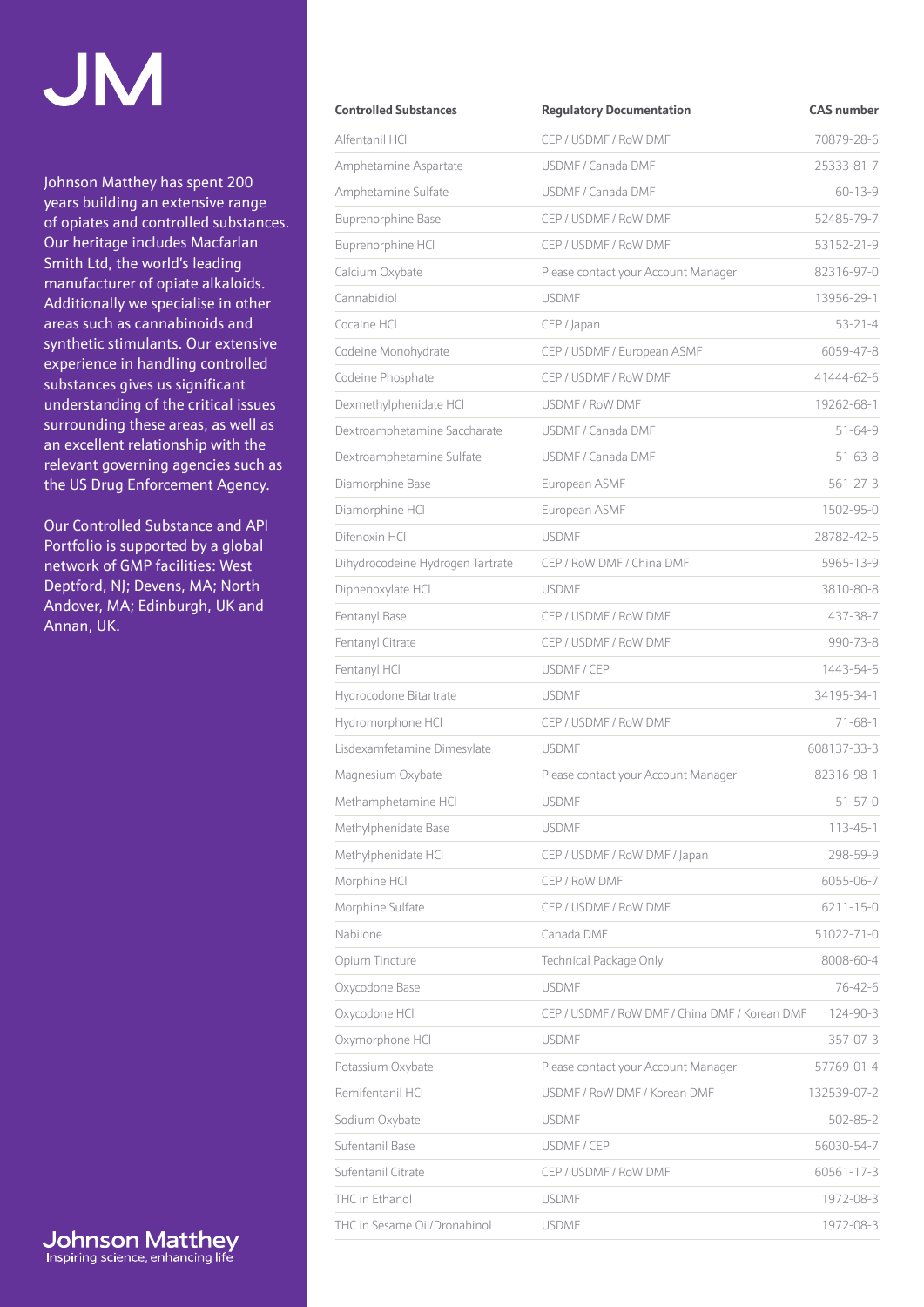## **JM**

Johnson Matthey provides an extensive range of APIs. Our products cover a wide range of therapeutics classes, such as: anti-cancer, anti-rheumatic, addiction, psychiatric disorders and ophthalmic indications. Our APIs & Life Cycle Management offering combines innovative business models with collaborative process development to strengthen your products, while reducing your risk.

Our Controlled Substance and API Portfolio is supported by a global network of GMP facilities: West Deptford, NJ; Devens, MA; North Andover, MA; Edinburgh, UK and Annan, UK.

| <b>API Portfolio</b> | <b>Regulatory Documentation</b> | <b>CAS number</b> |
|----------------------|---------------------------------|-------------------|
| Apomorphine HCl      | CEP / USDMF / RoW DMF / Japan   | 41372-20-7        |
| Atropine Sulfate     | <b>USDMF</b>                    | 5908-99-6         |
| Auranofin            | USDMF / Europe / Japan          | 34031-32-8        |
| Carboplatin          | USDMF / CEP / Japan             | 41575-94-4        |
| Carmustine           | <b>USDMF</b>                    | 154-93-8          |
| Cisplatin            | <b>USDMF</b>                    | 15663-27-1        |
| Decitabine           | <b>USDMF</b>                    | 2353-33-5         |
| Dofetilide           | <b>USDMF</b>                    | 115256-11-6       |
| Edrophonium Chloride | <b>USDMF</b>                    | $116 - 38 - 1$    |
| Isoproterenol HCl    | <b>USDMF</b>                    | $51 - 30 - 9$     |
| Lurasidone HCl       | <b>USDMF</b>                    | 367514-87-2       |
| Miglustat            | <b>USDMF</b>                    | 72599-27-0        |
| Naloxone HCl         | CEP / USDMF / RoW DMF           | 51481-60-8        |
| Nintedanib           | <b>USDMF</b>                    | 656247-18-6       |
| Pirfenidone          | <b>USDMF</b>                    | 53179-13-8        |
| Pomalidomide         | <b>USDMF</b>                    | 19171-19-8        |
|                      |                                 |                   |

| <b>In Development</b> | <b>Regulatory Documentation</b>     | <b>CAS</b> number |
|-----------------------|-------------------------------------|-------------------|
| <b>Baricitinib</b>    | Please contact your Account Manager | 1187594-09-7      |
| Lenalidomide          | Please contact your Account Manager | 191732-72-6       |
| Relugolix             | Please contact your Account Manager | 737789-87-6       |
| Selinexor             | Please contact your Account Manager | 1393477-72-9      |
| Venetoclax            | Please contact your Account Manager | 1257044-40-8      |
| Vismodegib            | Please contact your Account Manager | 879085-55-9       |
| Voxelotor             | Please contact your Account Manager | 1446321-46-5      |